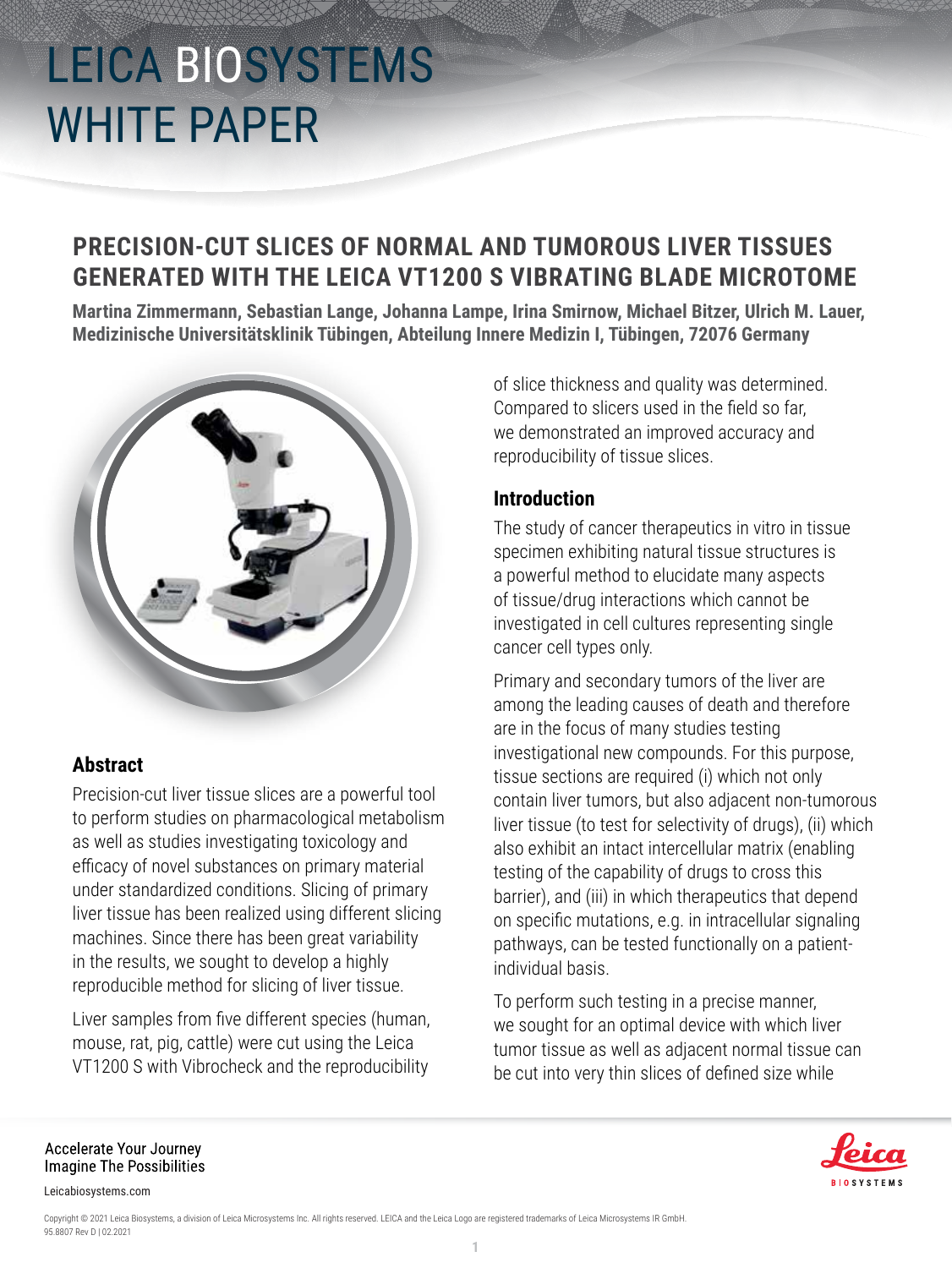avoiding concomitant shearing or squeezing of the tissue. As described below, generation of such highquality precision-cut slices is achieved with the Leica VT1200 S vibrating blade microtome. In our study, we not only used liver tumor pieces, in which tissue integrity is often found to be diminished as a result of heavy treatment procedures (such as chemotherapies), but also naïve liver tissues with reproducible quality from five different species.

### **Experimental Procedures**

#### **Material and Methods**

Primary liver material from five different species (human, pig, cattle, rat, mouse) or primary human liver tumor samples (colorectal metastasis) were put into ice-cold Custodiol transplantation media (Dr. Franz Köhler GmbH, Alsbach-Hähnlein, Germany) after surgical resection. Material was collected with informed patient consent by the Department of General, Visceral and Transplant Surgery, University of Tübingen, according to the guidelines of the local Ethics Committee.

Tissue specimens were cut into 200 μm slices as fast as possible using the Leica VT1200 S vibrating blade microtome. Viability post slicing was tested using an ATP quantification kit (Promega, Celltiter Glo, Mannheim, Germany). Slice thickness was measured after paraffin embedding and cross sectioning of the tissue slices.

#### **Slicing**

For slicing using the Leica VT1200 S vibrating blade microtome respective tissues were cut into 1.5 x 1.0 x 0.5 cm3 sized cubes and fixed with superglue onto specimen plates. Sectioning was performed after vibrocheck (0;0) using stainless steel razor blades

(Personna Medical, Stainton, VA, USA) under buffered conditions with ice-cold Krebs-Henseleit buffer (KHB) containing 25 mM glucose (Merck, Darmstadt, Germany), 25 mM NaHCO3 (Roth, Karlsruhe, Germany) and 10 mM HEPES (Roth) at the following adjustable settings: knife angle 15°; sectioning speed of 0.4-1 mm/s; oscillation amplitude of 3; step size 200 μm; continuous stroke. To obtain equally sized sections, 8 mm diameter cutouts were generated using a stainless steel 8 mm diameter punch.

#### **Slice Culture**

After slicing, samples were cultivated in 10 cm diameter petri dishes using oxygenated William´s E medium (Lonza, Brainel'Alleud, Belgium) supplemented with 25 mM glucose and 50 μg/ ml gentamycin (WEGG) under a highly oxygenated atmosphere (80% oxygen, 5% CO2) at 37 °C for up to 3 days post slicing. 1 hour post slicing the medium was replaced with 20 ml of fresh WEGG medium.

#### **Thickness determination**

T10 randomly chosen slices were put into 4% formaldehyde solution (Fischar GmbH, Saarbrücken, Germany) for at least 1.5 h. After dehydration with different alcohol concentrations, the slices were embedded in paraffin in an upright position to generate 5 μm cross sections using a microtome. The cross sections were deparaffinized and stained with Hematoxylin and Eosin (H&E). For every species, five cross sections each were measured at 30 different points along the microtome slice using analysis 3.1 software (Soft Imaging System GmbH, Münster, Germany). The thickness distribution is shown in a histogram and the average thickness of each slice is displayed in a diagram (see below).



Leicabiosystems.com

Copyright © 2021 Leica Biosystems, a division of Leica Microsystems Inc. All rights reserved. LEICA and the Leica Logo are registered trademarks of Leica Microsystems IR GmbH. 95.8807 Rev D | 02.2021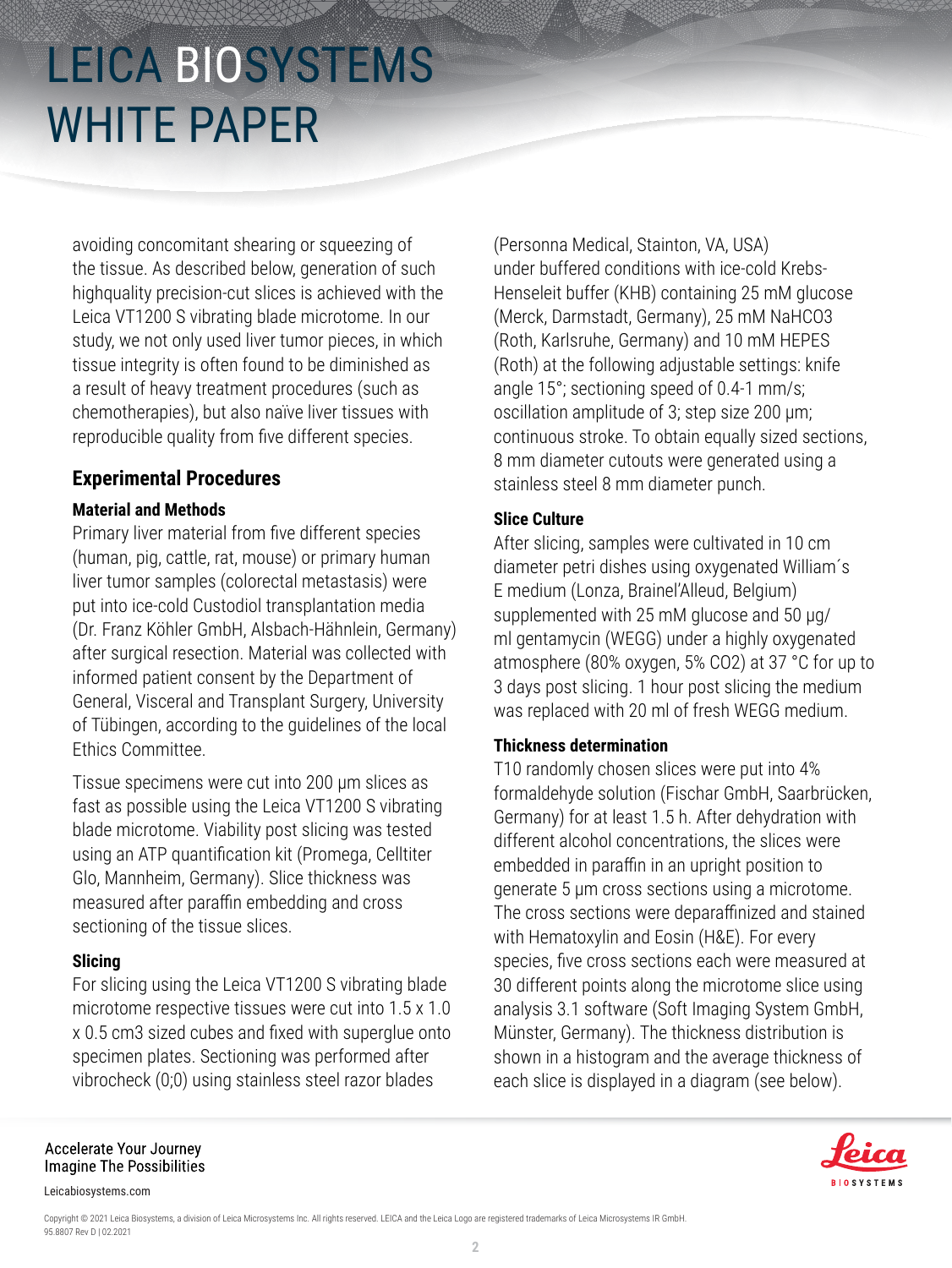#### **Viability**

The viability of the tissue slices was measured via an ATP determination using the Celltiter Glo Kit (Promega). For this purpose, we collected three slices per timepoint post slicing (1.5 h, 1 d, 2 d, 3 d) for each individual and stored them at -80 °C. 500 μl of DMEM (Biochrom AG, Berlin, Germany) were added to the frozen slices followed by disintegration using a high intensity cup horn sonifier (Branson, Danbury, CT, USA) for 30 s at maximum power. Then, the ATP content in the supernatant was measured.

#### **Results**

#### **Figure 1 A. Consistency of slice thickness**

Histograms display thickness distribution of tissue slices generated from livers of different species. Five different livers per species were sliced using the Leica VT1200 S vibrating blade microtome, fixed and embedded in paraffin. Cross section thickness of five slices per liver was measured with 30 points of measurement on average; histograms represent all points measured per species; results were sorted in 10 μm wide bins; n: numbers of measuring points. While murine, rat and human (tumorous/ non-tumorous) tissue samples showed quite a good reproducibility with a consistent slice thickness (around 200 μm), porcine and bovine tissues displayed a much wider dissemination of thickness values (from less than 100 μm up to 700 μm). Therefore, optimal consistency of slice thickness is achieved with liver samples of murine, rat and human (tumorous/non-tumorous) origin.

#### **Figure 1 B. Reproducibility of equally sized slices**

Average thickness of single slices (five per individual liver specimen of the different species); error bars indicate single standard deviation of the reproducibility of slice size measurements. As a result, the best reproducibility of slice size measurements was obtained with murine nontumorous liver tissues (with a mean of nearly 200 μm each; in total, only one outlier (mouse 01) was observed), followed by human and rat samples. In contrast, porcine and bovine slices showed higher variations in mean slice thickness even when slices from identical specimen were compared (for example samples pig 03 and pig 05).

#### **Figure 1 C. ATP determination**

Column C shows the decay of ATP content in the slices over time. Three slices per liver specimen at each timepoint were lysed followed by measurement of the respective ATP concentration. The most consistent results were observed in rat, pork and cattle samples. Concerning human non-tumorous liver samples, a single variation over time was observed (human sample 04). In contrast, human tumorous samples were found to be quite unpredictable concerning the course of ATP contents; such differences could be related to rapid tumor growth and/or varying extents of tumor necrosis caused by natural tumor growing processes or heavy pretreatments.



Accelerate Your Journey **Imagine The Possibilities** 

Leicabiosystems.com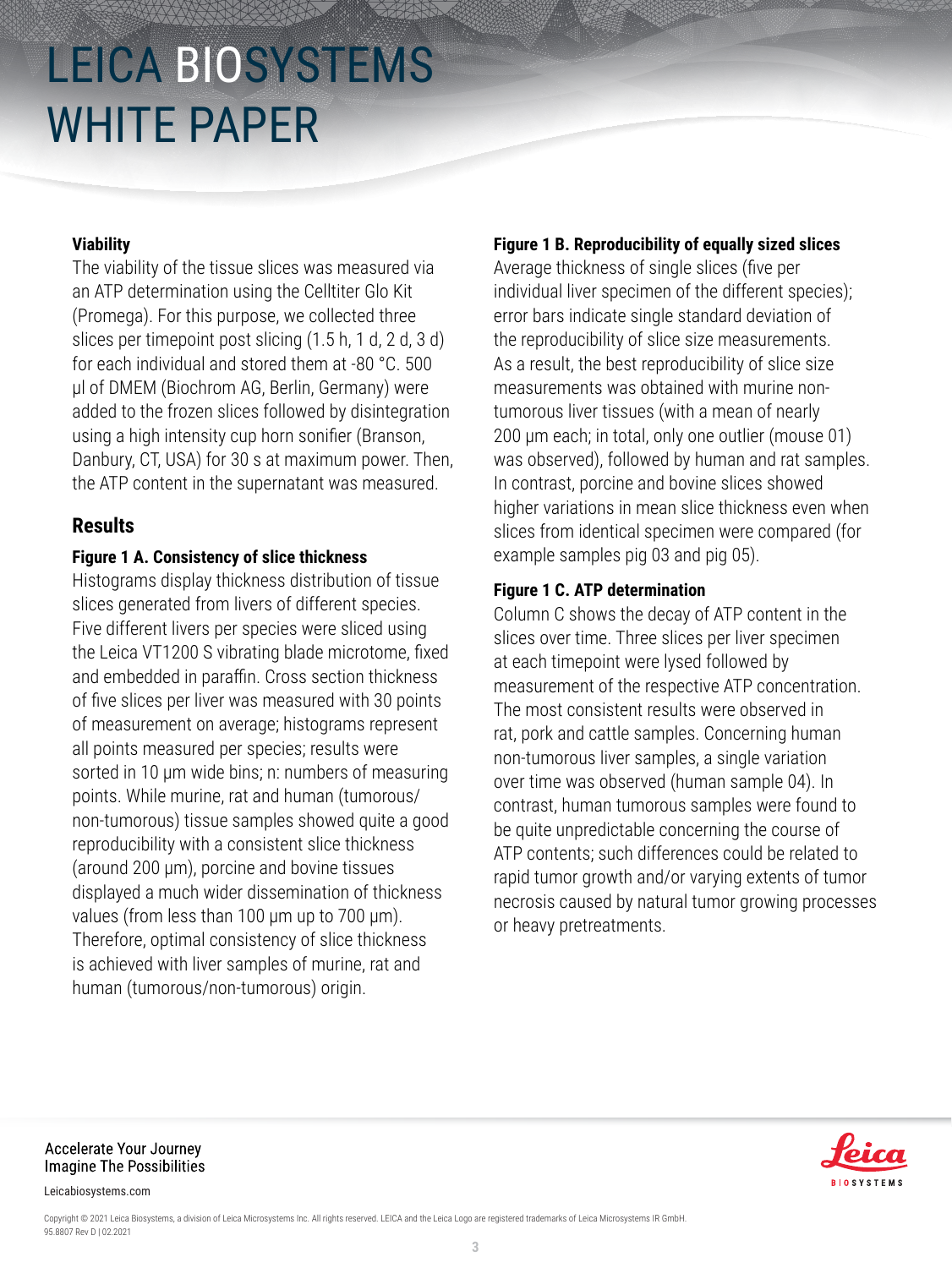

## Accelerate Your Journey<br>Imagine The Possibilities



Leicabiosystems.com

Copyright © 2021 Leica Biosystems, a division of Leica Microsystems Inc. All rights reserved. LEICA and the Leica Logo are registered trademarks of Leica Microsystems IR GmbH. 95.8807 Rev D | 02.2021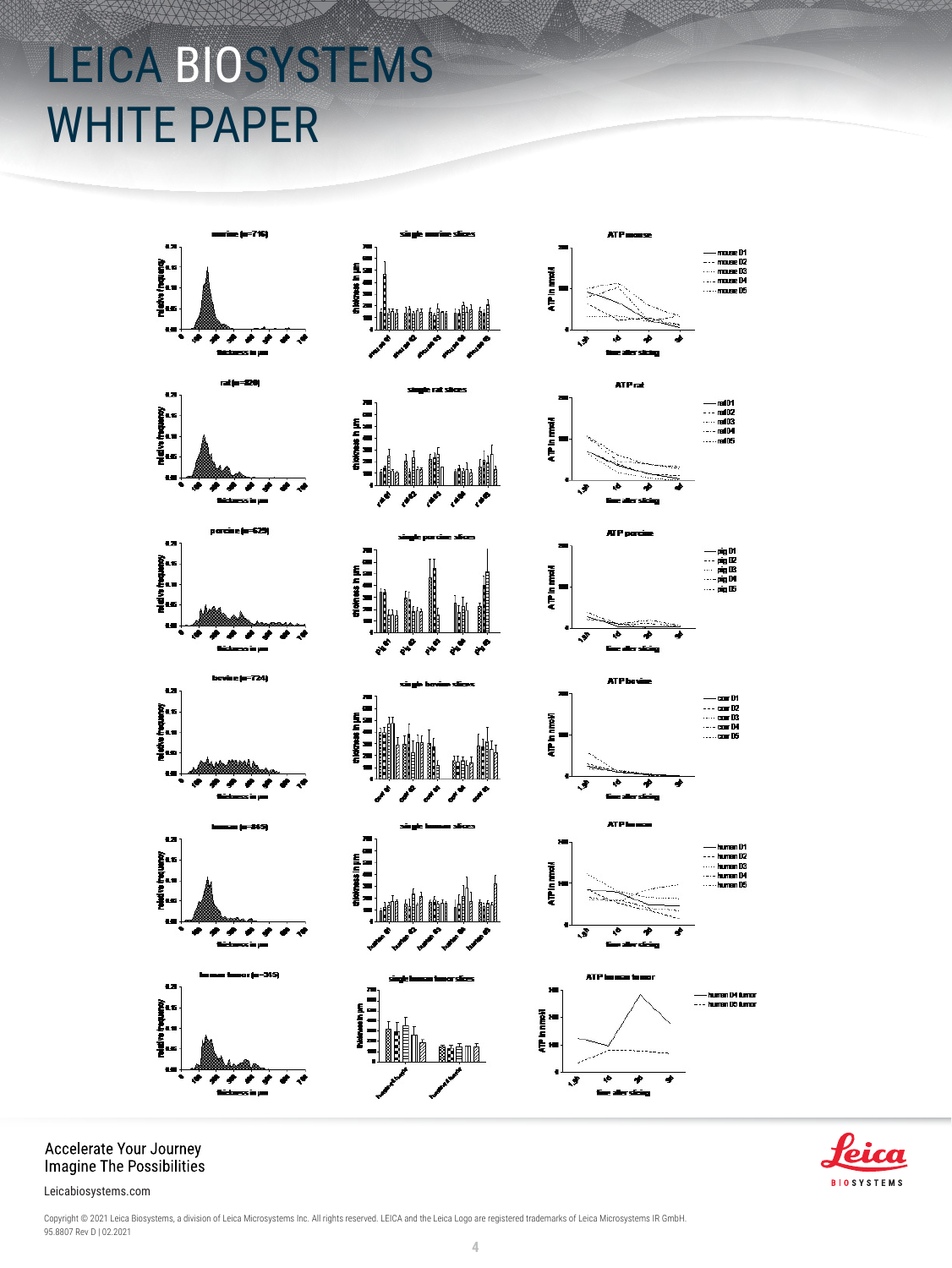#### **Figure 2. Light microscopy of exemplary slices**

The structure of the slices was found to be heterogeneous but consistent with the data depicted in Figures 1A and 1B: whereas mouse, human and rat slices showed precisely sectioned boundaries, thickness of pig and cow slices varied from less than 200 μm to more than 500 μm.

#### **Figure 3. Species specific slice thickness on average**

Average thickness of slices derived from the respective species shown as the mean of the average values from the individual animals. Error bars indicate single standard deviation. Altogether, mouse, rat and human liver slices showed a mean near to the adjusted size of 200 μm; however, porcine and bovine slices were thicker and showed greater variations in between the individuals. As known from former experiments, tumor tissues show greater inter-individual variations than nontumorous tissues depending on the respective tissue structure and quality.



#### Accelerate Your Journey **Imagine The Possibilities**

Leicabiosystems.com

pig 01; 4x pig 01; 20x D cow 01:20x cow 04: 20x E human 05; 4x F **JOHN WEIGHT SELLA** human tumor 05; 4x



**Figure 2**



Copyright © 2021 Leica Biosystems, a division of Leica Microsystems Inc. All rights reserved. LEICA and the Leica Logo are registered trademarks of Leica Microsystems IR GmbH 95.8807 Rev D | 02.2021

Δ

C